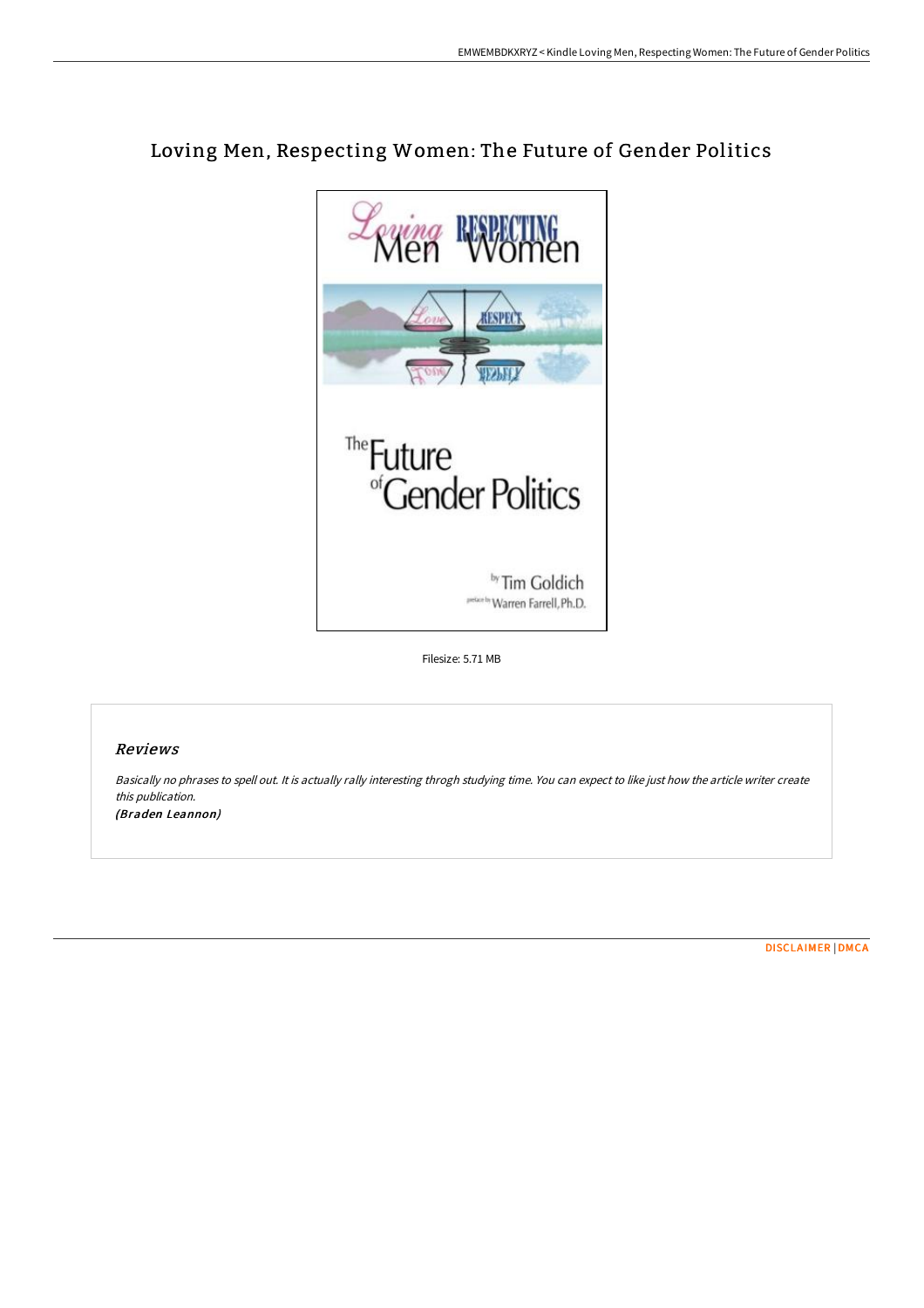# LOVING MEN, RESPECTING WOMEN: THE FUTURE OF GENDER POLITICS



Anima-Animus Publishing. Paperback. Condition: New. 468 pages. Dimensions: 8.5in. x 5.4in. x 1.3in.Loving Men, Respecting Women (The book in a nutshell) The overarching principle that pervades and unifies every element of this book can be expressed in a single word: Balance. The books radical premise is this: in the benefits enjoyed and in the liabilities suffered, in the power and in the victimization, in the freedoms and in the constraints, it all balances out between Man and Womanand it always has. By helping to promote a general understanding and perception of this balance throughout the culture at large, this books ambition is to affect a fundamental gender paradigm shift. As it stands now, common wisdom perceives imbalancean imbalance of power enjoyed by men and an imbalance of victimization suffered by women. Society has long recognized a world of male powerfemale victimization, yet that has never been more than half of the full story. The missing half can be found. Its contained within a shelf full of excellent but as yet rather obscure books. What might be thought of as the female powermale victimization half of the story remains obscure because neither sex wants to hear it. Nevertheless, for every female complaint, there is an equal and opposite male complaint. For every one CEO there have been many POWs. Hardhazardous labor, battlefields, prisons, mines, the streets, the sewersmen have always occupied both extremes, the most and the least enviable positions on earththe latter in far greater numbers than the former. Imagine, if you will, a gigantic scale where there is love on one end of the balance beam and respect on the other: This loverespect dynamic upon which gender balance pivots can be described in two brief statements: Throughout history, both sexes have respected men more than theyve respected women. Throughout...

E Read Loving Men, [Respecting](http://www.bookdirs.com/loving-men-respecting-women-the-future-of-gender.html) Women: The Future of Gender Politics Online  $\mathbf{E}$ Download PDF Loving Men, [Respecting](http://www.bookdirs.com/loving-men-respecting-women-the-future-of-gender.html) Women: The Future of Gender Politics